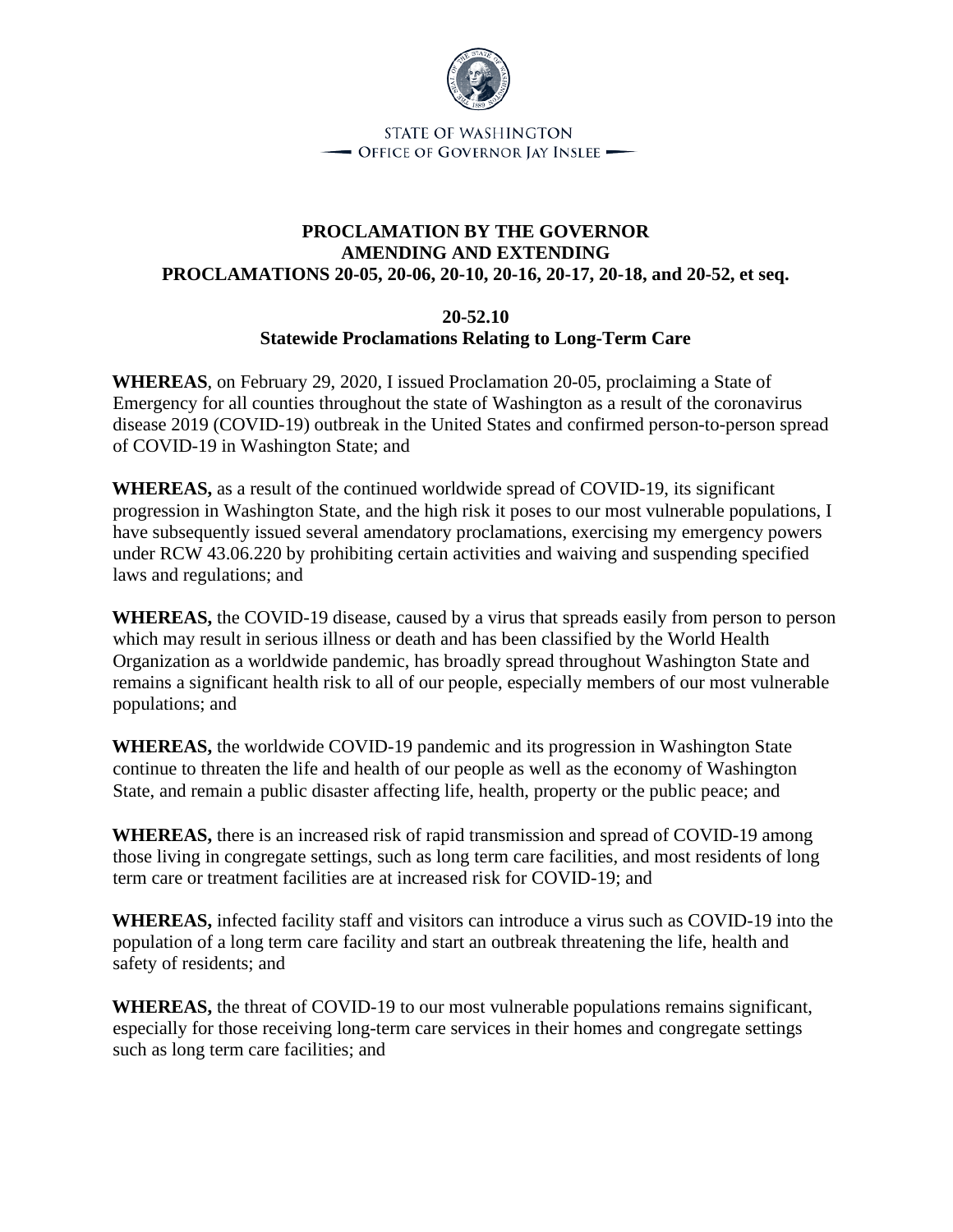**WHEREAS,** an adequate number of long term care workers remains necessary to provide essential services to some of Washington's most vulnerable adults and the COVID-19 pandemic has reduced the availability of long term care workers in the State, necessitating the waiver of certain fingerprint requirements to address delays resulting from interruptions in operations by third party vendors; and

**WHEREAS,** the COVID-19 pandemic has resulted other disruptions to our long term care system impacting adequate staffing, the ability to safely conduct inspections, and obtaining resident assessments prior to admission; and

**WHEREAS,** on March 10, 2020, I issued Proclamation 20-06 prohibiting visitors access to nursing homes and assisted living facilities and waiving related statutes; on March 13, 2020, I issued Proclamation 20-10 expanding the prohibitions and waivers of Proclamation 20-06 to adult family homes and addressing a long term care worker shortage; on March 16, 2020, I issued Proclamation 20-16 expanding the prohibitions and waivers of Proclamations 20-06 and 20-10 to additional long term care facilities and prohibiting all visitors; on March 17, 2020, I issued Proclamation 20-17 amending Proclamations 20-06, 20-10 and 20-16 further expanding their prohibitions and waivers to additional long term care facilities; and on March 18, 2020, I issued Proclamation 20-18 authorizing expansion of eligibility for the Family Emergency Assistance Program and waiving certain statutory provisions to address a long term care worker shortage and other disruptions to the long term care system; and

**WHEREAS,** on April 9, 2020, under the provisions of RCW 43.06.220(4), the statutory waivers and suspensions of Proclamations 20-06, 20-10, 20-16, 20-17 and 20-18 were extended by the leadership of the Washington State Senate and House of Representatives until the termination of the COVID-19 State of Emergency or May 9, 2020, whichever occurs first; and

**WHEREAS,** on April 23, 2020, I issued Proclamation 20-52 acknowledging the extension of statutory waivers and suspensions therein by the leadership of the Washington State Senate and House of Representatives until the termination of the COVID-19 State of Emergency or May 9, 2020, whichever occurs first, and similarly extending the prohibitions and waivers and suspensions of rules therein; and

**WHEREAS,** on May 9, 2020, under the provisions of RCW 43.06.220(4), the statutory waivers and suspensions of Proclamations 20-06, 20-10, 20-16, 20-17, 20-18, and 20-52 were extended by the leadership of the Washington State Senate and House of Representatives until the termination of the COVID-19 State of Emergency or May 31, 2020, whichever occurs first, and which I acknowledged and similarly extended the prohibitions and waivers and suspensions of rules therein to until the termination of the COVID-19 State of Emergency or May 31, 2020, in Proclamation 20-52.1; and

**WHEREAS,** on May 29, 2020, under the provisions of RCW 43.06.220(4), the statutory waivers and suspensions of Proclamations 20-06, 20-10, 20-16, 20-17, 20-18, and 20-52, et seq., were extended by the leadership of the Washington State Senate and House of Representatives until the termination of the COVID-19 State of Emergency or June 17, 2020, whichever occurs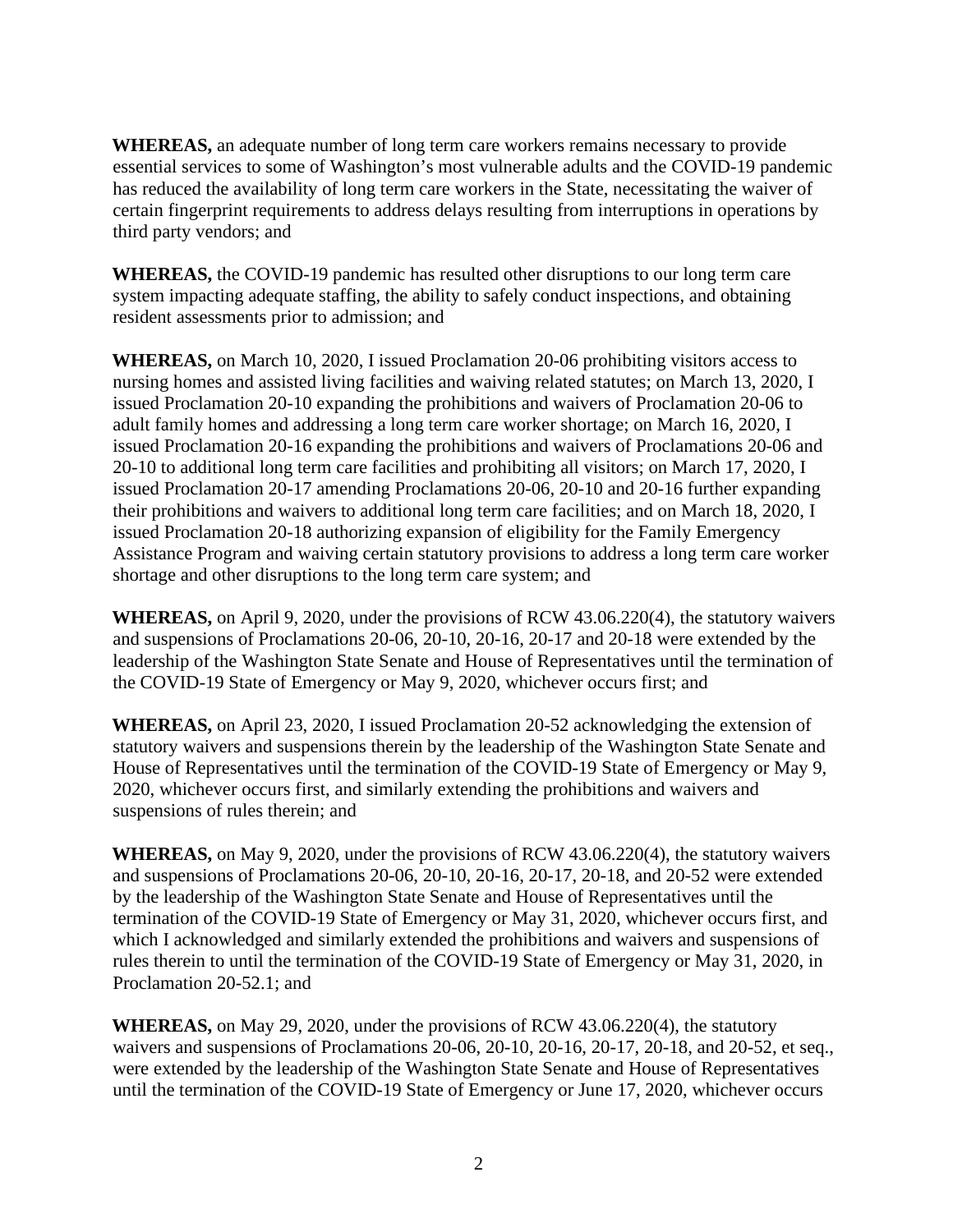first, and which I acknowledged and similarly extended the prohibitions and waivers and suspensions of rules therein to until the termination of the COVID-19 State of Emergency or May 31, 2020, in Proclamation 20-52.2; and

**WHEREAS,** on June 17, 2020, under the provisions of RCW 43.06.220(4), the statutory waivers and suspensions of Proclamations 20-06, 20-10, 20-16, 20-17, 20-18, and 20-52, et seq., were extended by the leadership of the Washington State Senate and House of Representatives until the termination of the COVID-19 State of Emergency or July 1, 2020, whichever occurs first, and which I acknowledged and similarly extended the prohibitions and waivers and suspensions of rules therein to until the termination of the COVID-19 State of Emergency or July 1, 2020, in Proclamation 20-52.3; and

**WHEREAS,** on July 1, 2020, under the provisions of RCW 43.06.220(4), the statutory waivers and suspensions of Proclamations 20-06, 20-10, 20-16, 20-17, 20-18, and 20-52, et seq., were extended by the leadership of the Washington State Senate and House of Representatives until the termination of the COVID-19 State of Emergency or August 1, 2020, whichever occurs first, and which I acknowledged and similarly extended the prohibitions and waivers and suspensions of rules therein to until the termination of the COVID-19 State of Emergency or August 1, 2020, in Proclamation 20-52.4; and

**WHEREAS,** on July 9, 2020, I issued Proclamation 20-63 removing the expansion of eligibility for the Family Emergency Assistance Program to include individuals and families without children from Proclamations 20-18 and 20-52, placing the extension in its own proclamation; and

**WHEREAS,** on July 30, 2020, under the provisions of RCW 43.06.220(4), the statutory waivers and suspensions of Proclamations 20-06, 20-10, 20-17, 20-18, and 20-52 et seq. were extended by the leadership of the Washington State Senate and House of Representatives until the earlier of the termination of the COVID-19 State of Emergency or until September 1, 2020, unless that date is further extended, and which I acknowledged and similarly extended the prohibitions and waivers and suspensions of rules therein to until the termination of the COVID-19 State of Emergency or September 1, 2020, in Proclamation 20-52.5;

**WHEREAS,** because the waivers, suspensions and prohibitions contained in Proclamation 20-52, et seq., to include waivers, suspensions and prohibitions in Proclamations 20-06, 20-10, 20-16, 20-17, 20-18 that are incorporated therein, address a variety of topics some of which are also addressed by other proclamations, orders and guidance documents, I have subsequently issued Proclamations 20-65, 20-66, and 20-74 dividing waivers, suspensions and prohibitions relating to certain programs into their topical areas and cross referencing applicable orders and guidance documents to assist in the understanding, administration and implementation of those waivers, suspensions and prohibitions; and

**WHEREAS,** certain waivers, suspensions, and prohibitions remain incorporated within Proclamation 20-52, et seq.; and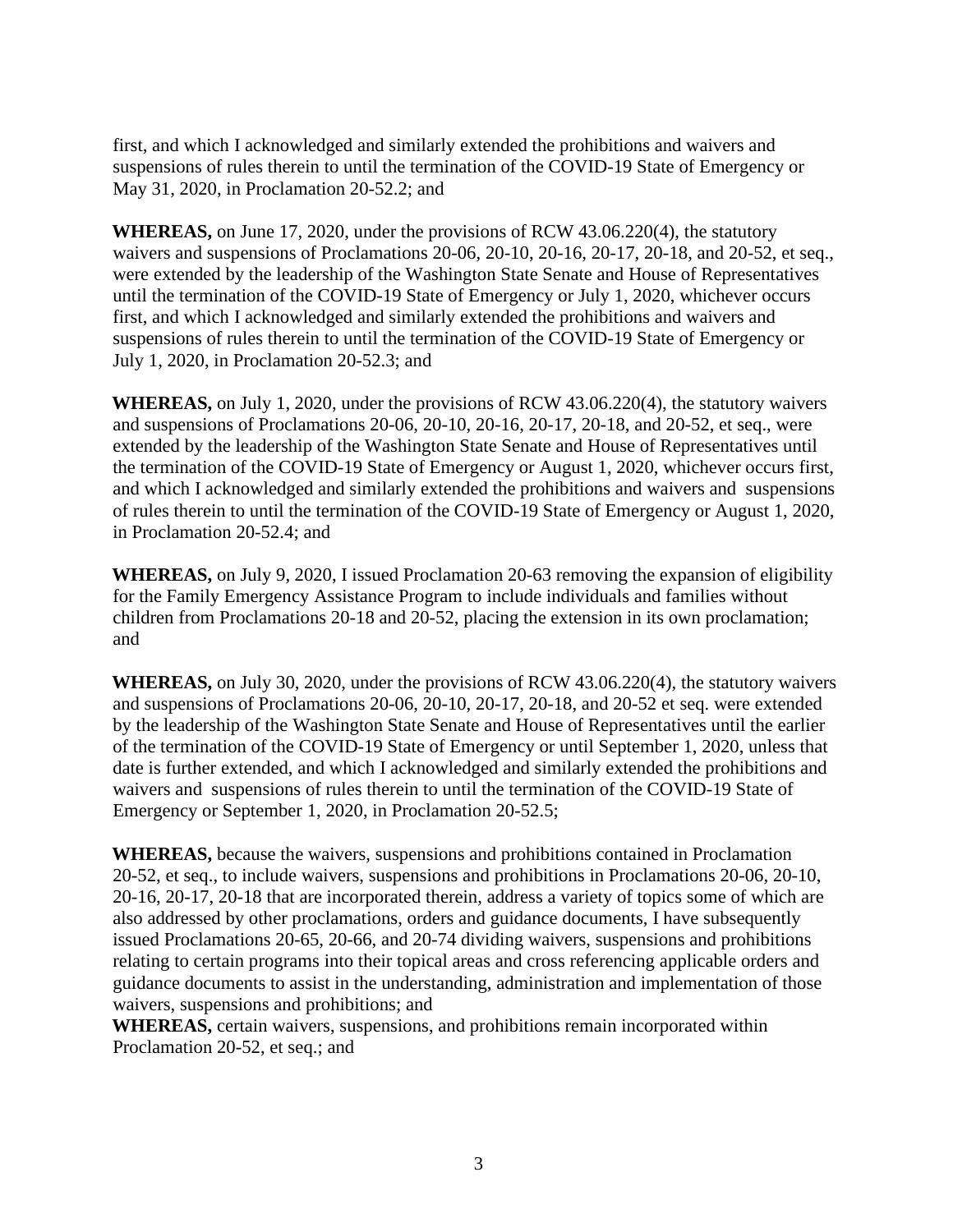**WHEREAS,** under the provisions of RCW 43.06.220(4), the statutory waivers and suspensions in Proclamation 20-52, et seq., to include the statutory waivers and suspensions incorporated and contained therein, were extended by the leadership of the Washington State Senate and House of Representatives, and which I recognized and similarly extended the prohibitions and waiver and suspension of rules in subsequent sequentially-numbered proclamations; and

**WHEREAS,** on January 15, 2021, under the provisions of RCW 43.06.220(4), the statutory waivers and suspensions of Proclamation 20-52, et seq., were extended by Senate Concurrent Resolution 8402 until the termination of the state of emergency pursuant to RCW 43.06.210, or until rescinded, whichever occurs first; and

**WHEREAS,** to fully extend any remaining elements of Proclamations 20-06, 20-10, 20-16, and 20-18, incorporated into and extended only by Proclamation 20-52, et seq., it is also necessary for me to extend the prohibitions and waivers and suspensions of rules therein; and

**WHEREAS**, the Washington State Department of Health continues to maintain a Public Health Incident Management Team in coordination with the State Emergency Operations Center and other supporting state agencies to manage the public health aspects of the incident; and

**WHEREAS**, the Washington State Military Department Emergency Management Division, through the State Emergency Operations Center, continues coordinating resources across state government to support the Department of Health and local health officials in alleviating the impacts to people, property, and infrastructure, and continues coordinating with the Department of Health in assessing the impacts and long-term effects of the incident on Washington State and its people.

**NOW, THEREFORE**, I, Jay Inslee, Governor of the state of Washington, as a result of the above-noted situation, and under Chapters 38.08, 38.52 and 43.06 RCW, do hereby proclaim that a State of Emergency continues to exist in all counties of Washington State, that Proclamation 20-05 and all amendments thereto remain in effect as otherwise amended, and that Proclamation 20-52, et seq., to include the incorporated provisions of Proclamations 20-05, 20-06, 20-10, 20-16, 20-17, and 20-18, is amended to (1) recognize the extension of statutory waivers and suspensions therein by the leadership of the Washington State Legislature until of the termination of the COVID-19 State of Emergency or until rescinded, whichever occurs first, and (2) similarly extend the prohibitions and waiver and suspension of rules until of the termination of the COVID-19 State of Emergency or until rescinded, whichever occurs first.

I again direct that the plans and procedures of the *Washington State Comprehensive Emergency Management Plan* be implemented throughout state government. State agencies and departments are directed to continue utilizing state resources and doing everything reasonably possible to support implementation of the *Washington State Comprehensive Emergency Management Plan*  and to assist affected political subdivisions in an effort to respond to and recover from the COVID-19 pandemic.